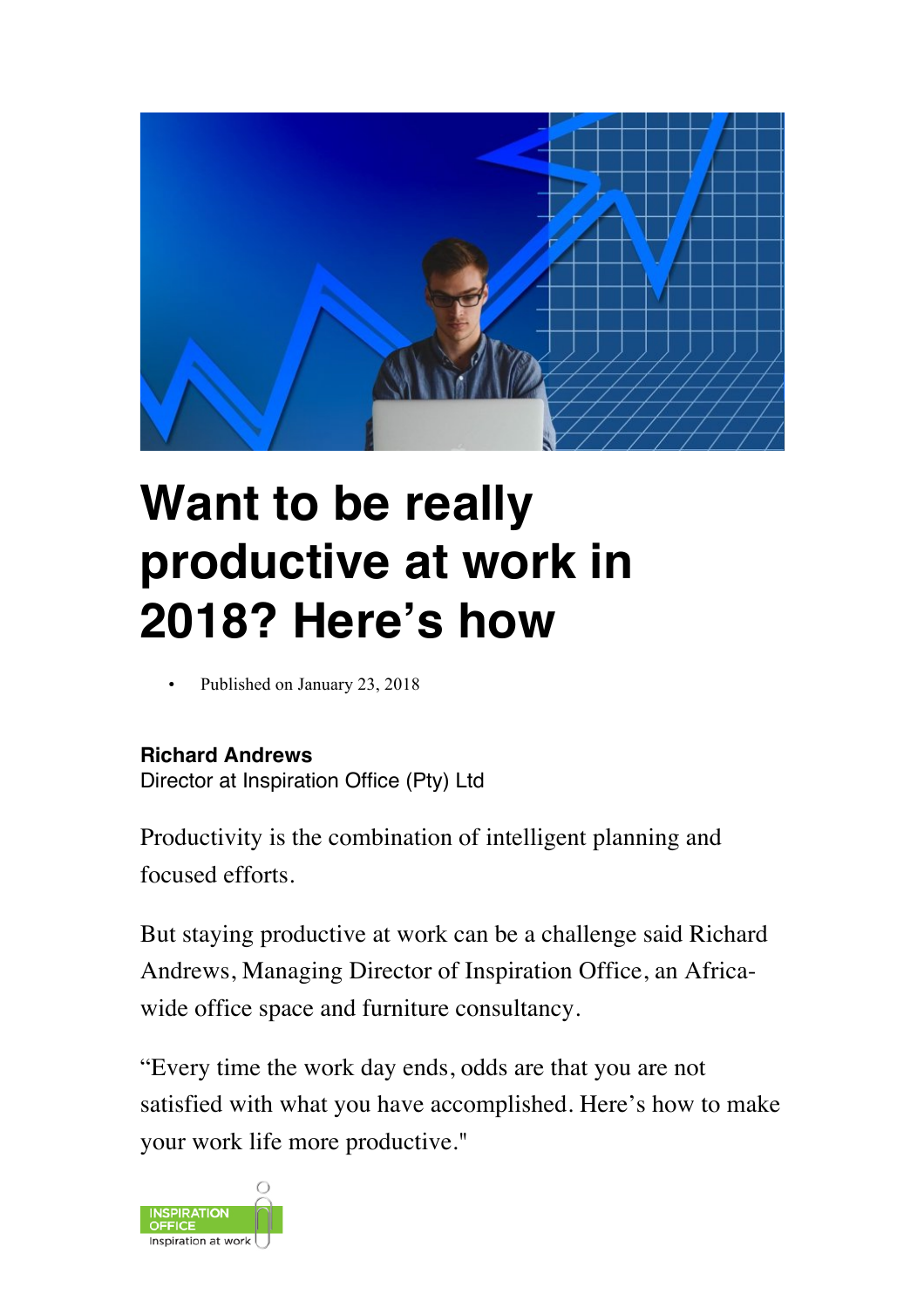## **1. Seek help / Delegate tasks**

Everybody needs help and should never take on large tasks alone.

"In order to get help from others, you need to trust your colleagues in helping you complete work. If you tell your colleague what the deadline is for the project, then they will likely take it very seriously, " said Andrews. Make sure to give your colleague all of the resources that he or she needs.

If you are too introverted to ask for help, then you will most likely be doing tasks on your own. You may also end up becoming somebody else's work-horse because you are too shy to speak up.

## **2. Don't get sucked into unnecessary meetings**

Said Andrews: "Time is the most important currency in your work life. While it may be tempting to meet with as many people for the benefit of networking, the time you get at your desk is extremely valuable. Knowing what meetings to refuse is very important."

If your manager wants a meeting, then it is obviously important. However, attending a meeting about which font to use for the weekly newsletter design get-together may not be worth your time.

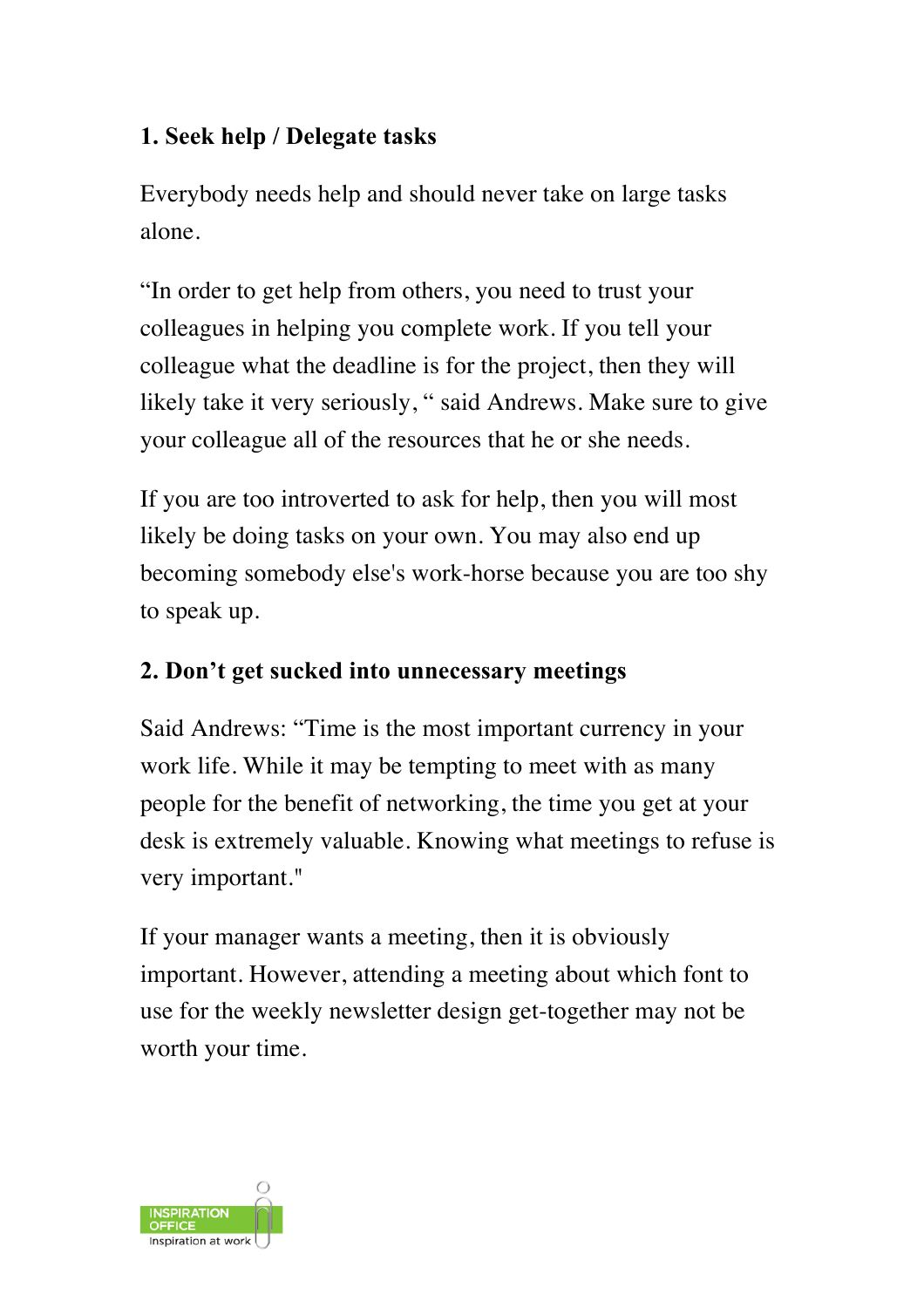"What many people find effective is to designate a day or two out of the week just for meetings leaving the rest of the time to focus on core tasks."

## **3. Create to-do lists**

At work, there are tasks that are simple and ones that are complex. "It's often easier to complete the easy ones first and then tackle the complicated ones. To stay on top of task creating to-do lists is a good idea rather than having a million things you need to do buzzing around your head," Andrews noted. If some of the tasks are larger, then break them into multiple smaller tasks.

One of the most satisfying aspects of creating a to-do list is crossing off things when they are done. It gives you a sense of accomplishment and gives you a visualisation of progress.

## **4. Designate times to handle e-mail**

If you are constantly checking your e-mail, this could mean you have too much free time on your hands and need to work on other tasks. Urgent information tends to be passed through phone calls rather than e-mail.

Instead of stopping what you are doing to respond to a new email, you should consider setting aside a time for responding to e-mails in batches.

## **5. Weed out distractions**

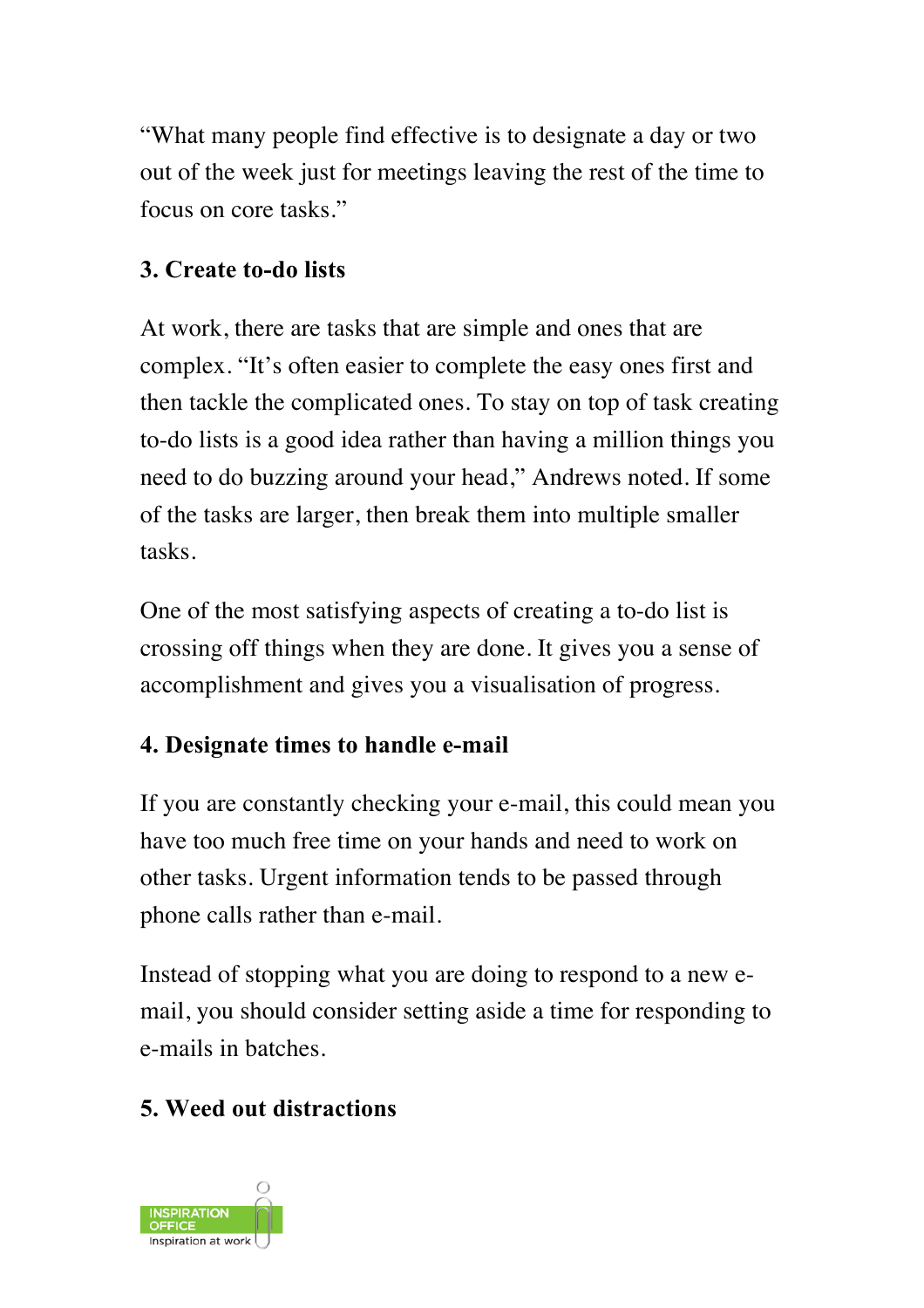In the U.S., over 12.2 billion collective hours are being spent browsing on a social network every day. This is costing the U.S. economy around \$650 billion per year.

"If you find that you are really falling behind on your work, then you should consider uninstalling apps like Facebook and Twitter from your smartphone. It's the easiest way to stop being tempted into distraction," Andrews said.

#### **6. Set ambitious, yet realistic goals**

People that set higher goals have a tendency to be more satisfied than those with lower expectations. One of the major reasons why people fail at goals is because they did not set a deadline. Goals have to be very specific and they should be written down. "It is good to get feedback about the goals in order to refine them," Andrews advised.

#### **7. Spend a few minutes preparing for the next day**

Mornings at work can be chaotic and often you are tasked with unexpected things which can easily throw your day out. "A few minutes preparing the day before means you have less to do when you get to work and the smoother your day will be," Andrews added.

#### **8. Declutter your immediate work environment**

Clutter can really influence the way you work and your productivity when at your desk. "If you're too disorganized, everything competes for your attention and makes it hard to